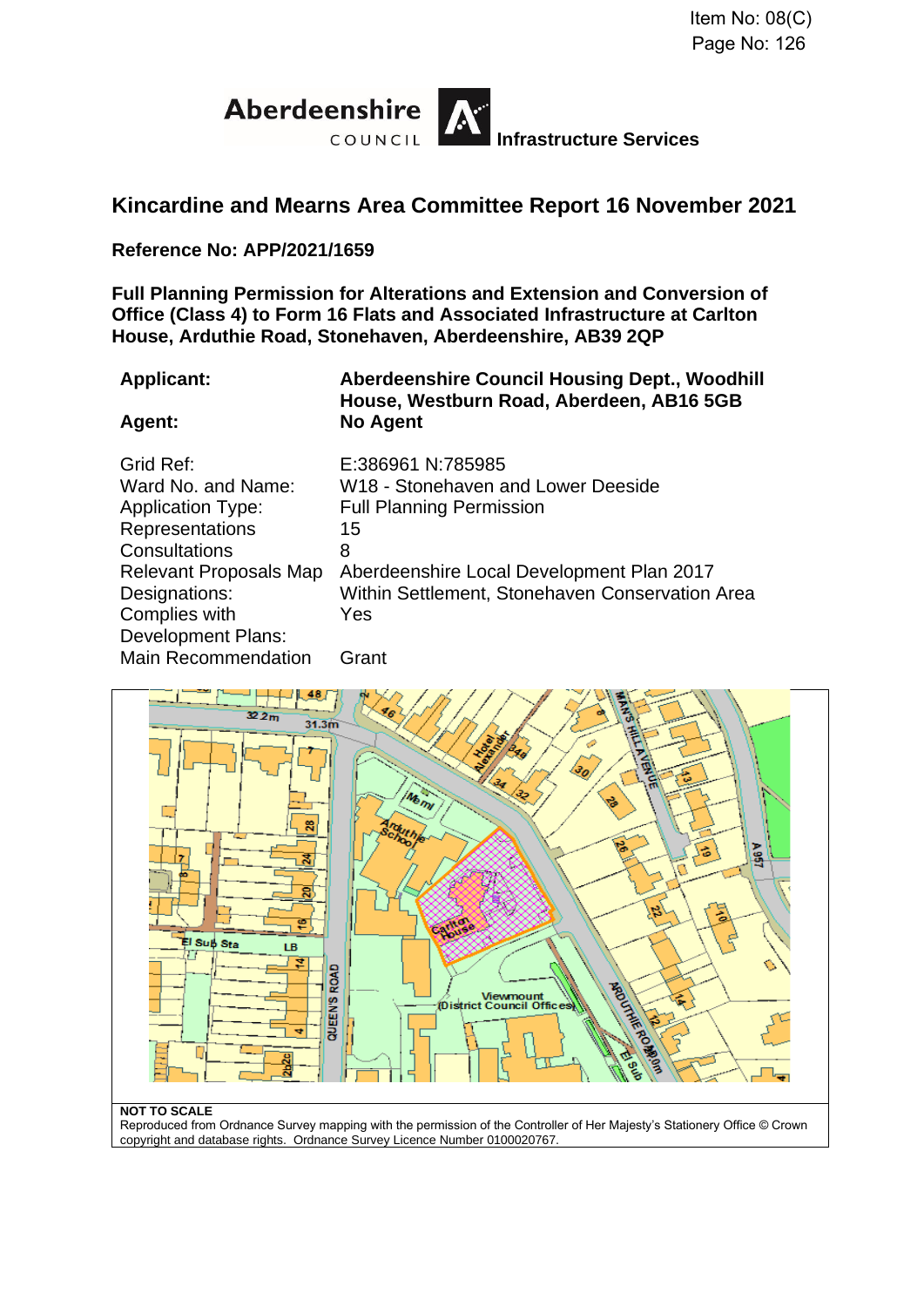# **1. Reason for Report**

- 1.1 The Committee is able to consider and take a decision on this item in terms of Section B.8.1 of Part 2A List of Committee Powers and Section C.3.1m of Part 2C Planning Delegations of the Scheme of Governance as the application is recommended for approval and has been submitted by the Local Authority and relates to land in the ownership of the Local Authority and there has been a valid objection.
- 1.2 The Head of Finance and Monitoring Officer within Business Services have been consulted in the preparation of this report and had no comments to make and are satisfied that the report complies with the Scheme of Governance and relevant legislation.
- 1.3 This application was initially put before the Area Committee for determination on 12 October 2021 and was deferred to allow for a site visit which took place on 9 November 2021.

# **2. Background and Proposal**

- 2.1 Full planning permission is sought for alterations and an extension and conversion of an office (Class 4) to form 16 flats and associated infrastructure at Carlton House, Arduthie Road, Stonehaven.
- 2.2 The application property is situated in between Arduthie School and an Aberdeenshire Council office, Viewmount. Carlton House is an Edwardian Villa, which has been extended in the past to the south and west and its most recent use was as Council offices and is now vacant. The building is finished in stone and slate, with timber sash and case windows on the original part of the building and UPVC sash and case windows on the extension. The site is accessed from Arduthie Road with parking provision to the north, east and south of the building. The rear, the area is hardstanding. Existing boundary treatments are granite stone walls to the north and south, a lower wall with a stair access to the east and a metal fence to the west. The grounds associated with Arduthie School wrap around the site from the north to the west. There are residential properties on the north and east side of Arduthie Road, across from the building. The site slopes gently down from north to south.
- 2.3 The proposal seeks to convert the office building to form 16 flats which would comprise 11 x 1 bed and 5 x 2 bed. The accommodation would be over four levels, including the basement and loft levels of the building. A lean-to and a two storey extension are proposed on the rear elevation of the building to form part of the flats to the rear of the building. The lean-to part of the extension would measure approximately 3.3m by 3m with a maximum height of 3.8m. The two storey extension would measure approximately 7.7m by 3.2m with a flat roof and height of 6m. The extension would be finished in vertical cladding and the lean-to roof in slate to match the main building, and the flat roof with a grey single ply membrane. Another two storey extension, to form an entrance to a stairwell, is proposed to be erected on the north facing elevation of the non-original existing extension, facing into the rear of the site. The extension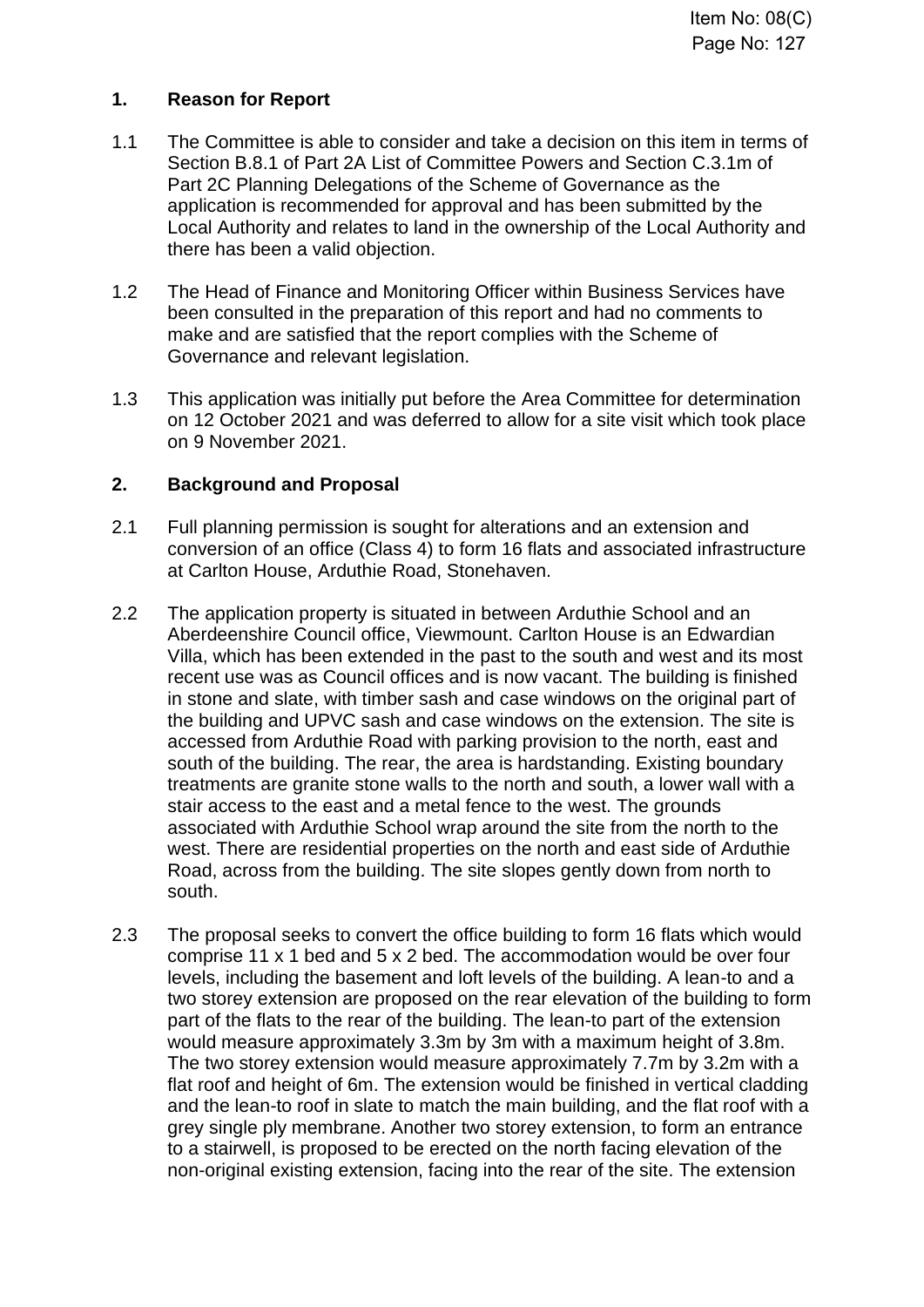would be finished in blockwork to match the building and measure approximately 1.5m by 3m with a height of 5.5m. Timber fascia boards and black Marley Alutec gutters and downpipes are proposed.

- 2.4 The windows on the original part of the building are proposed to be replaced by Blairs double glazed sash and case timber units which would replicate the design of those currently in place. The windows on the non-original extension are proposed to be replaced by Blairs double glazed, double swing timber windows. The windows on the new extension to the rear would be Nordan triple glazed units.
- 2.5 Within the site, parking spaces, including 2 disabled parking bays, would be provided within the existing parking area. Bike racks are proposed to the northwest of the building, adjacent to the existing stone boundary wall shared with the school. Amenity ground would be located to the west and south of the building. Existing trees within the site are proposed to be retained. A 1.8m high timber fence is proposed to be erected along the shared boundary with the school to the west. Bin storage is proposed in the northeast of the site, south of the existing access. The bin storage would be contained by 1.8m high timber fencing. Pedestrian access to the site would be via the existing stepped access on the eastern boundary and a 1.2m wide path for wheelchair access is proposed adjacent to the vehicle access point. Shrubs at the north of the site adjacent to the access are to be removed and alterations to the adjacent wall at the school are proposed to allow for the required visibility to be achieved.
- 2.6 The proposal would utilise a public water supply and drainage is proposed to discharge to the public infrastructure as currently in place.
- 2.7 A Design and Access Statement submitted by Aberdeenshire Council was submitted, providing details of the proposal to form council housing to support the waiting list for housing. It is proposed that two of the units will be fully wheelchair accessible. Internally, the building is to be stripped and reinsulated to meet current standards, along with replacement windows to satisfy government standards that social housing must achieve by 2032. It is outlined that the site sits close to the town centre, is readily accessible and provides parking provision. Photographs of the windows from within the building were also submitted following the request from Infrastructure Services (Environment – Built Heritage).
- 2.8 Revised site plan and elevational drawings have been submitted to address parking, waste and visibility splay requirements and clarification and alterations to the proposed finishing materials following comments from relevant consultees.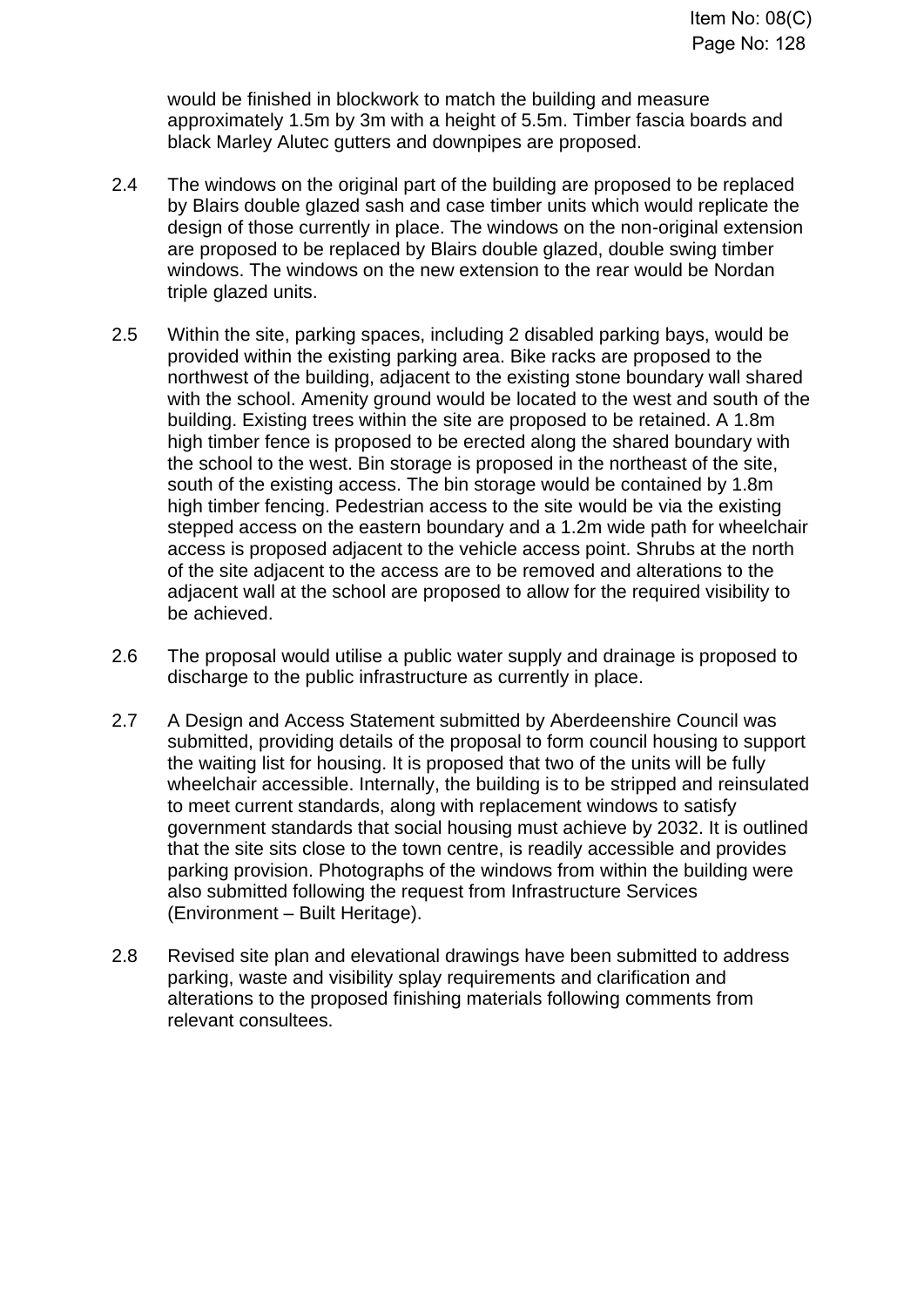# **3. Representations**

- 3.1 A total of 15 valid representations (15 objection) have been received as defined in the Scheme of Governance. This does not include multiple representations from the same household which equate to 19 letters in total. All issues raised have been considered. The letters raise the following material issues:
	- Object due to close proximity to a school and nursery and is an unsuitable location for such a development.
	- Object to siting of the bin store in view of neighbouring properties and increase in noise through use of the bins and concerns of potential cleanliness of the area.
	- Re-siting to the rear of the building should be considered to reduce amenity impacts.
	- Increase in traffic associated with daily use of the site and previous use was only during working hours and impacts on parking in the surrounding area.
	- Insufficient parking and safety concerns for pedestrians and adjacent school.
	- The exit from the site is on a corner with limited visibility in one direction.
	- Overlooked by front facing windows.
	- No requirement for the proposed number of bike racks.
	- A change of use from a low impact office to 16 flats would be overdevelopment of the site and be at odds with current neighbourhood of largely families and retirees.
	- Do not have facilities/infrastructure to support more housing in the area.
	- More suitable alternative uses should be considered.
	- Significant change of use within a conservation area.
	- Lack of outdoor amenity space.

Although not a material planning consideration, a number of representations also considered that the closure of the Invercarron Resource Centre to become a vaccination centre could be prevented and Carlton House could be used for this purpose.

# **4. Consultations**

#### Internal

- 4.1 **Education & Children's Services (Learning Estates)** has confirmed that children generated from the development will fall within the catchment areas of Arduthie School and Mackie Academy. There is no objection to this development on the grounds of education provision.
- 4.2 **Infrastructure Services (Archaeology)** has considered the application, which affects a former house, latterly used as an office, dating to the 19th century. A condition requesting that a photographic survey is carried out prior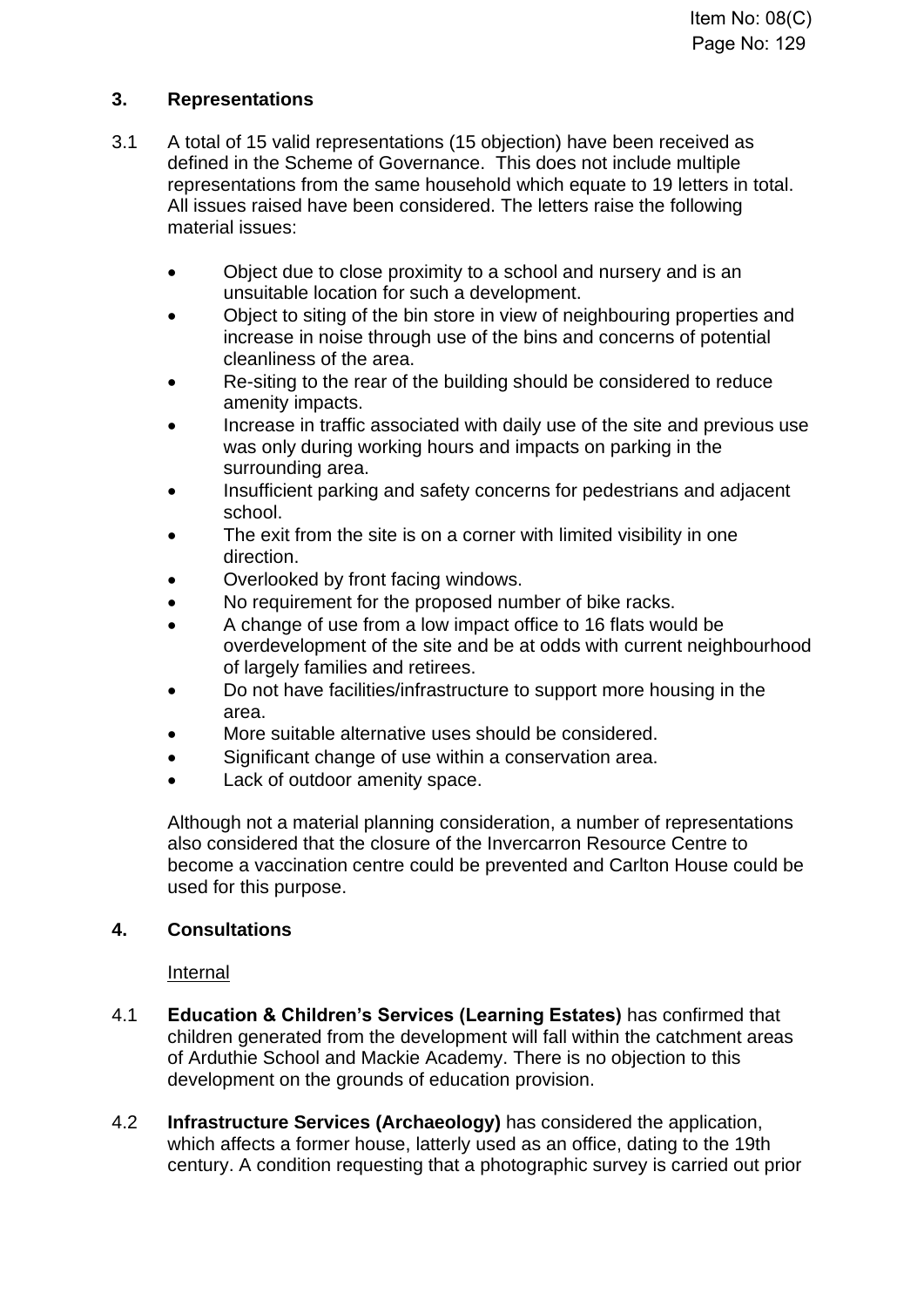to commencement of development is to be attached to any permission granted.

4.3 **Infrastructure Services (Environment – Built Heritage)** note that it is positive to see a proposal for a new use of a currently underutilised building within the conservation. Proposals within the conservation need to be of a high standard in terms of materials and design. The original element of Carlton House is an attractive and well detailed Edwardian Villa and the treatment should be of the highest standard. Clarification was sought as to whether the roof was to be replaced and what the proposed materials were. Proposed amendments were requested in relation to the materials of the fascias and rooflight style. In relation to the windows, those on the original part of the building are original and it was requested to be demonstrated why they required replacement. Like-for-like replacements were sought. The originally proposed Nordan model was considered standardised and although may be permissible in the newer rear extension, they would not be accepted on the original part of the building. Sections and elevations of the windows were requested to be submitted. Gutters on the original building should be retained and repaired where possible, and if replacement is required, they should be cast iron or aluminium. On the more modern parts of the building, black UPVC could be accepted, although this is less resilient than aluminium models so more prone to damage. Brochure details of the solar panels was requested.

Upon receipt of further information, including extensive photographs of the windows within the building, the proposed design and finish of the windows is considered acceptable, subject to no horn detail on them as this is not a feature present within the existing windows. A condition requesting the submission of samples for the roof tiles and rainwater goods is to be attached to any permission granted.

- 4.4 **Infrastructure Services (Housing Strategy Team)** advise that the affordable housing contribution as proposed in the application is fully supported by the Housing Service. The proposal meets housing need as supported by Aberdeenshire Council's waiting list 2021 and the Housing Need Demand Assessment 2017. It is also in accordance with the Local Development Plan's Affordable Housing Policy providing an onsite contribution. In terms of the tenure mix, the proposal for all the units for social rent will assist those in housing need on Aberdeenshire Council's waiting list.
- 4.5 **Infrastructure Services (Roads Development)** initially objected to the application based on insufficient visibility and information to fully assess the application. It was noted that parking provision was not sufficient. Clarification of the pedestrian access route to the building was requested to be shown on a plan.

Further information was submitted, however this Service maintained its objection based on insufficient visibility splay information and updates required to the site plan. The junction visibility was requested to be amended and boundary treatments to be located outwith the splays and vertical obstructions removed. Any new boundary treatments would be required to be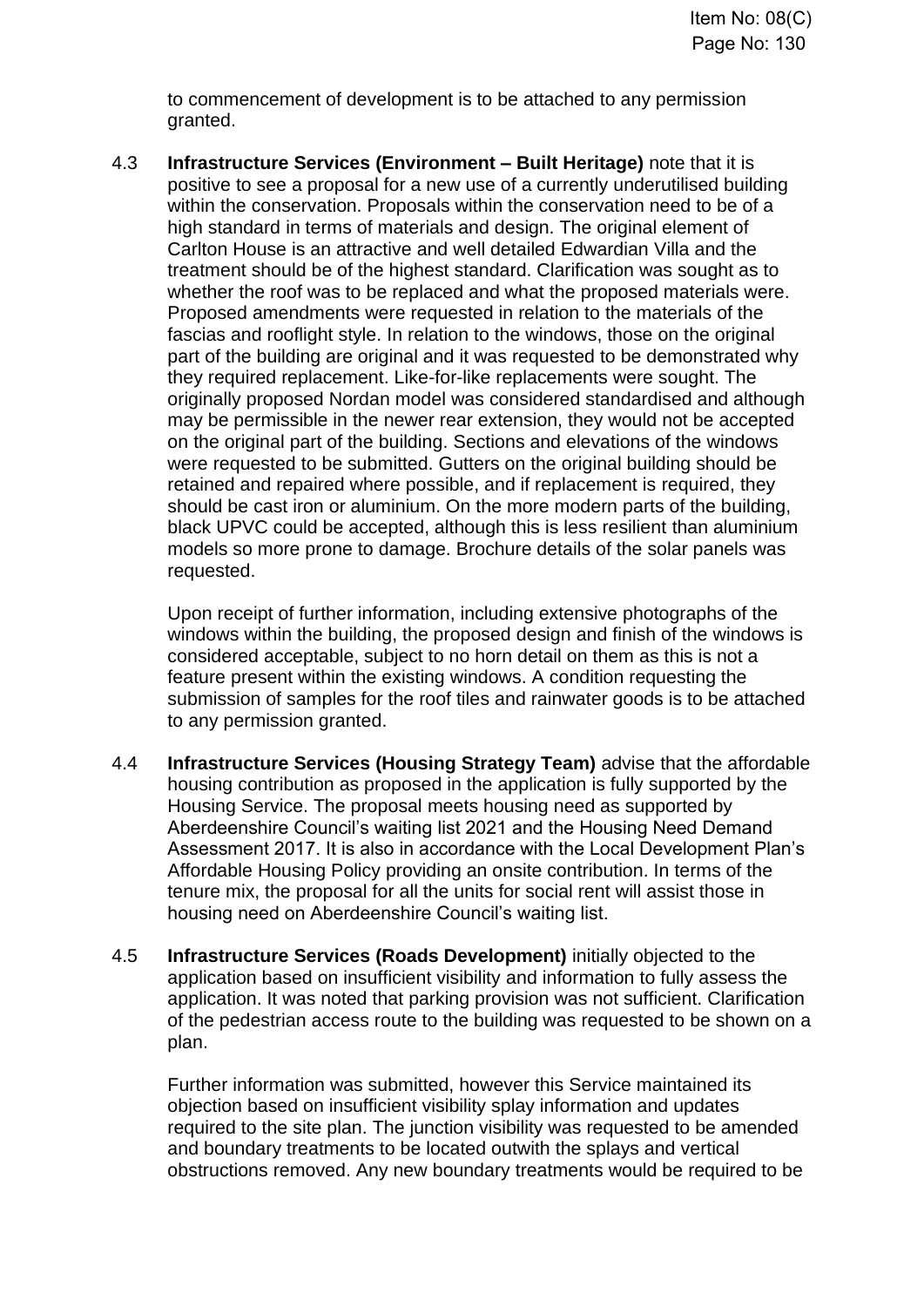at the rear of the visibility splays. However, the parking provision was updated accordingly and a pedestrian access route identified on a site plan.

A revised plan was submitted and outlined the visibility splays and alterations required in order to achieve these. This Service has no objection to the proposal, subject to conditions in relation to: parking provision; formation of visibility splays; construction of the refuse bin uplift store area.

- 4.6 **Infrastructure Services (Waste Management)** initially requested further details of the waste collection point, a waste management plan illustrating how the properties would be serviced and a drawing to demonstrate that refuse collection vehicles can safely enter/exit the site. Following receipt of further information, this Service has no objections to this application.
- 4.7 **Business Services (Developer Obligations)** confirm that contributions have been agreed. Sport and recreation contributions have been agreed towards additional capacity at Stonehaven Sports Centre through the provision of an extension to the current facility including changing facilities serving the residents of the development. Healthcare contributions have also been agreed towards the provision of additional capacity by means of an extension to the medical centre at Robert Street in Stonehaven or other such facilities serving the residents of the development.

#### External

4.8 **Scottish Water** has no objection to the proposal, however the application should be aware that this does not confirm that the proposed development can currently be serviced and advise that further investigations may be required once a formal application has been submitted to Scottish Water.

# **5. Relevant Planning Policies**

#### 5.1 Scottish Planning Policy

The aim of the Scottish Planning Policies is to ensure that development and changes in land use occur in suitable locations and are sustainable. The planning system must also provide protection from inappropriate development. Its primary objectives are:

- to set the land use framework for promoting sustainable economic development;
- to encourage and support regeneration; and
- to maintain and enhance the quality of the natural heritage and built environment.

Development and conservation are not mutually exclusive objectives; the aim is to resolve conflicts between the objectives set out above and to manage change. Planning policies and decisions should not prevent or inhibit development unless there are sound reasons for doing so. The planning system guides the future development and use of land in cities, towns and rural areas in the long term public interest. The goal is a prosperous and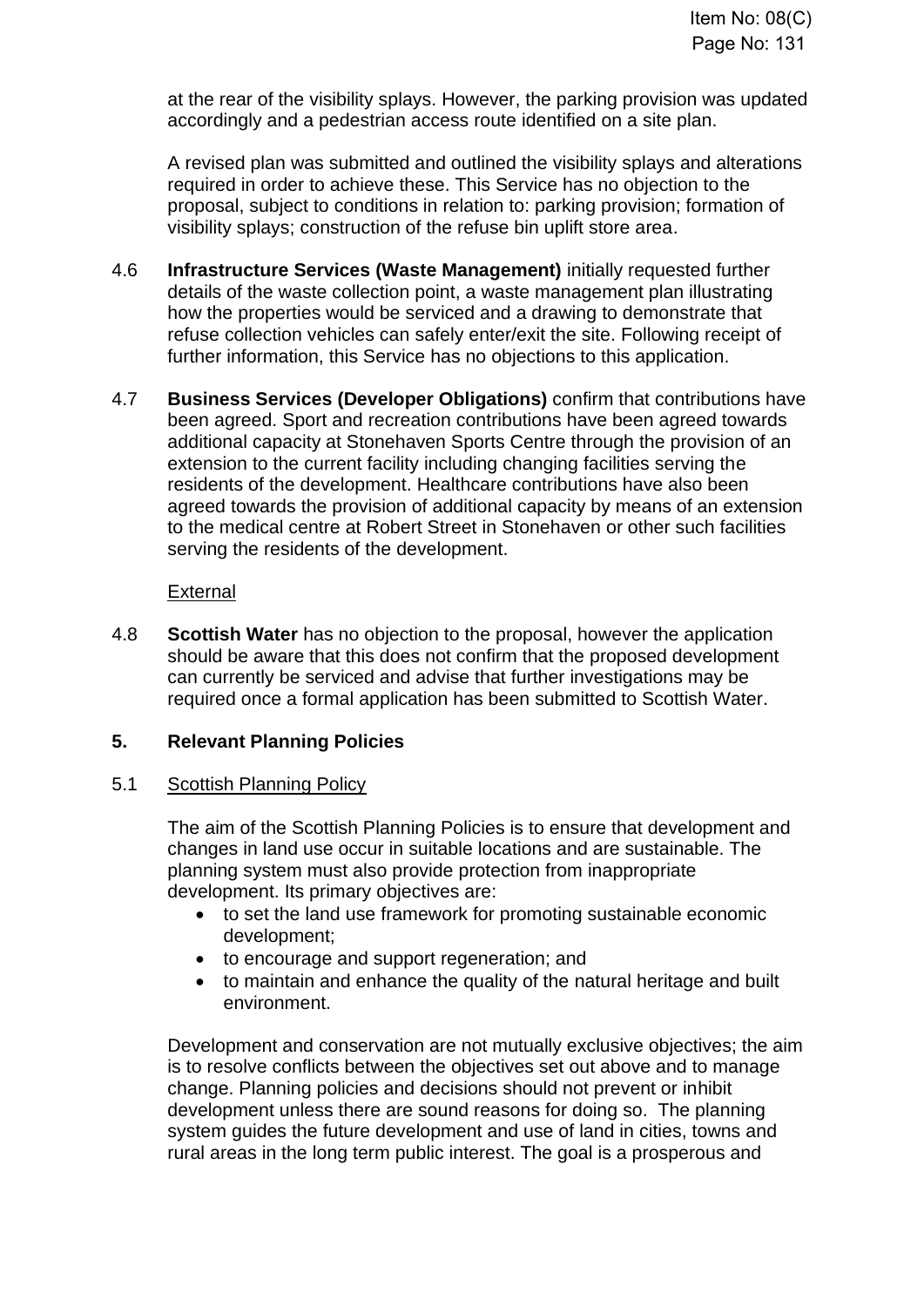socially just Scotland with a strong economy, homes, jobs and a good living environment for everyone.

#### 5.2 Aberdeen City and Shire Strategic Development Plan 2020

The Strategic Development Plan (SDP) was approved on 12 August 2020.

The purpose of this Plan is to set a clear direction for the future development of the City Region. It sets the strategic framework for investment in jobs, homes and infrastructure over the next 20 years. All parts of the Strategic Development Plan area will fall within either a strategic growth area or a local growth and diversification area. Some areas are also identified as regeneration priority areas. There are also general objectives identified. In summary, these cover promoting economic growth, promoting sustainable economic development which will reduce carbon dioxide production, adapt to the effects of climate change and limit the amount of non-renewable resources used, encouraging population growth, maintaining and improving the region's built, natural and cultural assets, promoting sustainable communities and improving accessibility in developments.

The Aberdeenshire Local Development Plan 2017 will continue to be the primary document against which applications are considered. The Aberdeen City & Shire SDP 2020 as approved forms part of the Development Plan.

#### 5.3 Aberdeenshire Local Development Plan 2017

Policy H2: Affordable housing Policy P3: Infill and householder developments within settlements (including home and work proposals) Policy P1: Layout, siting and design Policy C1: Using resources in buildings Policy HE2: Protecting historic and cultural areas Policy RD1: Providing suitable services Policy RD2: Developers' obligations

#### 5.4 Proposed Aberdeenshire Local Development Plan 2020

Aberdeenshire Council on 5 March 2020 resolved to agree the Proposed Aberdeenshire Local Development Plan (LDP) 2020 as the 'settled view of the Council' on what the final adopted content of the LDP 2021 should be. A period during which representations on the Proposed LDP 2020 could be made took place between 25 May and 31 July 2020.

The Proposed LDP 2020 is a material consideration in the determination of planning applications. The Planning Authority must therefore assess what weight it should have in the context of this particular application. The Proposed LDP has been subject to public scrutiny and has now been submitted for Examination by an independent Reporter. Nevertheless, it is considered that the level of weight that should be applied to the Proposed LDP 2020 remains as not significant at this time. The Aberdeenshire LDP 2017 remains the up-to-date LDP for the area and the primary document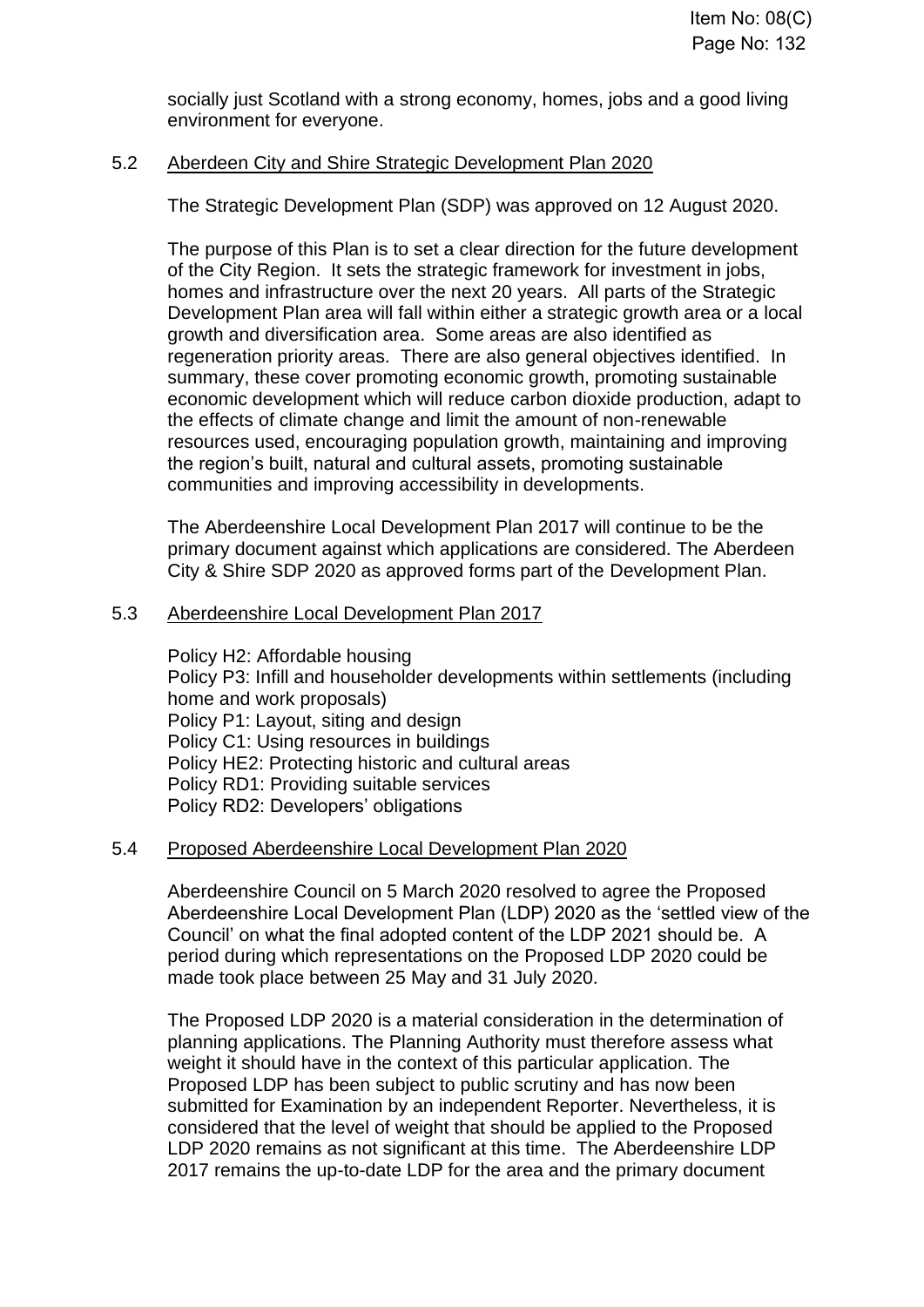against which planning applications should be determined until such time as a new LDP for the area is adopted.

### 5.5 Other Material Considerations

None.

#### **6. Discussion**

6.1 The main issues to consider in the determination of this application include the acceptability in principle of the proposed alterations and conversion of the building from an office to form 16 flats, the potential impact on the character and amenity of the site and whether it can be adequately serviced.

# Principle of development

- 6.2 Policy P3: Infill and householder developments within settlements (including home and work proposals) states that applications for change of use of existing buildings within settlements may provide development opportunities that can usually contribute towards housing. The development should respect the scale, density and character of its surroundings and not erode the character or amenity of the surrounding area.
- 6.3 The proposal seeks a change of use of a building, which was previously used as an office, to form 16 flats for social rent. The building is now vacant and whilst situated in between a primary school and another office building, the north and eastern side of Arduthie Road is predominantly residential and it is not considered that the proposed development would be out of character in terms of the nature of development of the surrounding area. The site is of a size which can accommodate the proposed number of properties and its use for residential would not be deemed to have a detrimental adverse impact on the area. It is considered that the site provides an appropriate infill opportunity and accords with the provisions of Policy P3: Infill and householder developments within settlements (including home and work proposals).

#### Layout, siting and design and the historic environment

6.4 Policy P1: Layout, siting and design aims to ensure that new development has respect for its setting and is appropriate in terms of scale and design. In addition, new development should not adversely impact on the amenity of neighbouring properties. The site is located within the Stonehaven Conservation Area and Policy HE2: Protecting historic and cultural areas aims to ensure that development is of the highest quality in terms of design, scale and materials.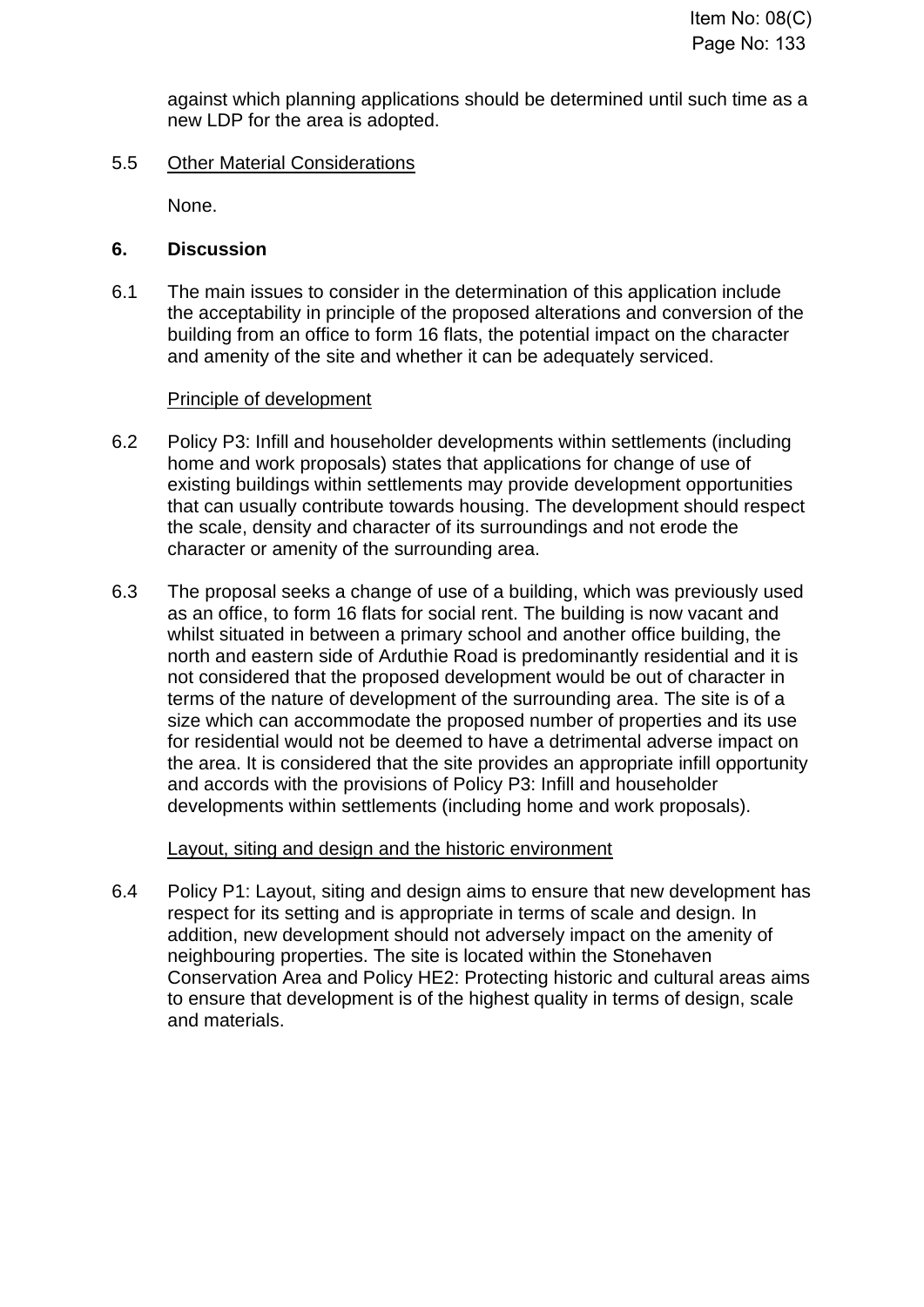- 6.5 The proposed extension would be situated on the rear elevation and would not be of a design and scale which would dominate the composition of the main building. The original element would remain the prominent feature within the site and it is not considered that there would be an adverse impact on the traditional character of the building. Due to the location, there would be limited impacts on neighbouring amenity in terms of overshadowing or an overbearing impact. The building would largely remain unaltered, with the stone and slates remaining in place which would assist in retaining the overall historic character of the building. The roof of the lean to extension to the rear would have a slate roof to match the existing and fascia timber boards, which are considered appropriate materials for the conservation area. The building is not listed, but it is a traditional building with historic appeal. The proposed replacement windows on the original part of the building and those on the non-original extension would be replaced with windows of an appropriate design and finish which is deemed acceptable for the conservation area and character of the building.
- 6.6 Details in relation to proposed solar panels on the south facing elevation of the building have been submitted. The use of renewable energy is encouraged and welcomed. The solar panels would be partially obscured from public views by virtue of the orientation of the building and it is considered that there would not be a significant adverse impact on the character or appearance of the wider conservation area. As a conversion of an existing building, this would be considered a sustainable use of existing building stock and an energy statement would not be sought as part of any planning condition.
- 6.7 It is acknowledged that the building would be occupied on a more full time basis as opposed to the previous working hours during the day. However, it is not considered that the proposal would cause a detrimental adverse impact in terms of overlooking, as the building is set back from the houses to the northeast and east by approximately 35m. Due to the previous nature of the site, the building would still have been occupied during the daytime in the week. However, the same level of privacy for front gardens with low boundary treatments is not expected and represents a common feature along this part of Arduthie Road. It is not considered that the proposed development would exacerbate overlooking impacts to an unacceptable extent. The building already exists and the proposal to convert it to residential would not cause an overbearing or overshadowing impact.
- 6.8 Similarly, the occupancy of the site for residential use is not considered to have a significant adverse impact on the adiacent school site. A 1.8m high timber fence is proposed to be erected along the western boundary of the site where there is currently a metal fence which would provide privacy for the future residents of the site.
- 6.9 The use of the building for residential purposes would not be considered out of character with the site. It is acknowledged that the proposal is for flats, however the use of the site is compatible with the wider area. Amenity space within the grounds to the rear and south of the building is proposed. As a flatted development, the same level of private amenity provision is not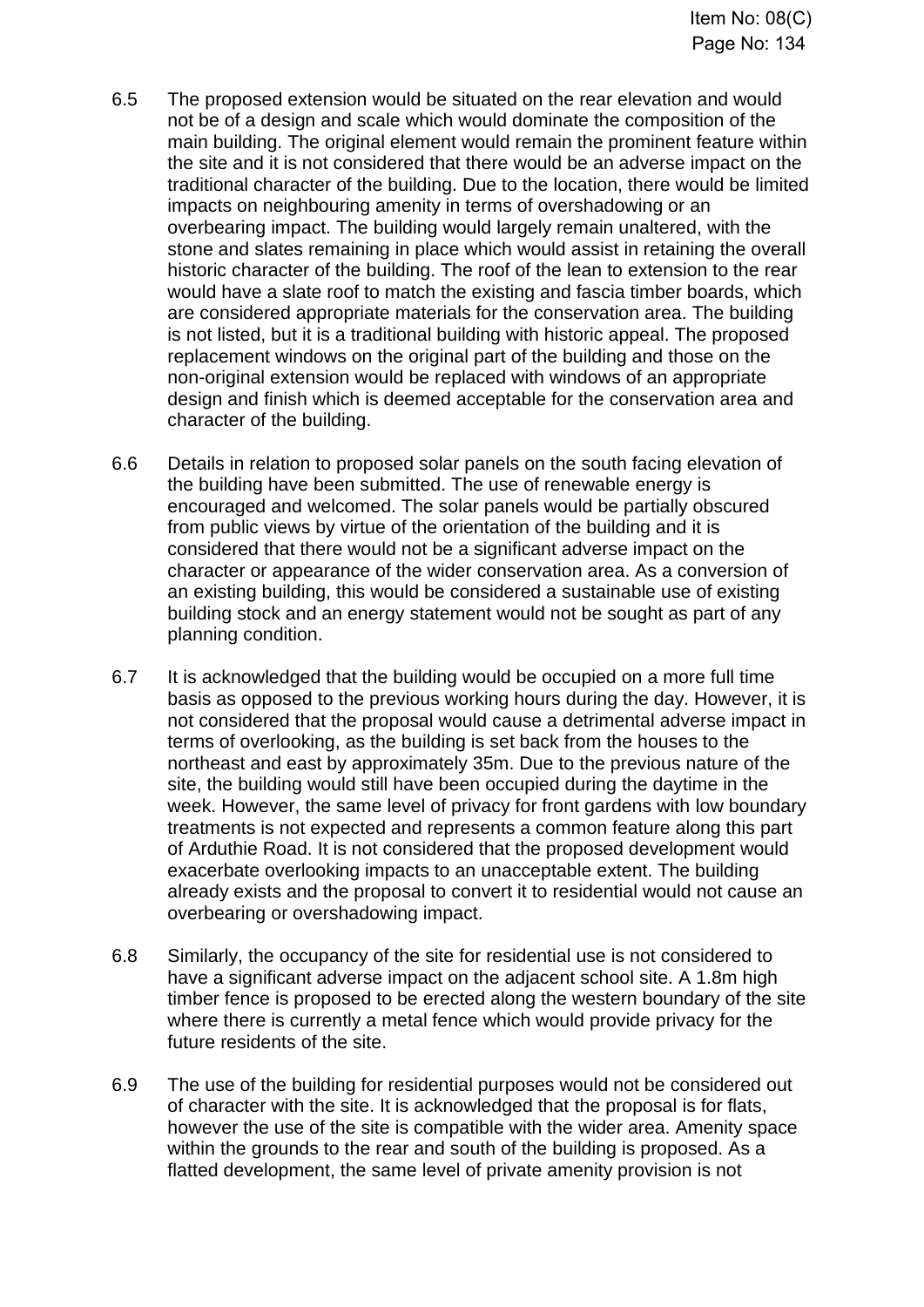expected and within the confines of the existing site it is considered adequate grounds are provided. The site lies within close proximity to the town centre of Stonehaven and within walking distance of amenities such as parks, the beach and other open spaces. The proposal is considered acceptable in this regard.

- 6.10 The proposed bin store would be located within the front portion of the site and would be contained by 1.8m high timber fencing to contain communal bins and prevent them from being windblown. The timber fencing would screen the bins from public view, which would assist in limiting an adverse visual impact on the surroundings. Letters of representation raise concerns in respect of noise from the bins and how the area would be kept clean and tidy. As Council managed properties, Housing would be responsible for the upkeep of the building and associated waste facilities, including response to antisocial behaviour complaints and checks at the site.
- 6.11 Overall, the proposal respects the setting of the site and the design and scale of the development is considered acceptable at this location. It is considered that the proposal meets the criteria of Policy P3: Infill and householder developments within settlements (including home and work proposals) and Policy P1: Layout, siting and design.

#### Affordable housing and education

- 6.12 Policy H2: Affordable housing states that all new housing developments for four or more houses must include 25% affordable housing provision. The proposal would be for social rent and proposes 100% affordable units. Infrastructure Services (Housing Strategy Team) are supportive of the proposal as it meets the housing need as supported by Aberdeenshire Council's waiting list 2021 and the Housing Need and Demand Assessment 2017. The proposal accords with Policy H2: Affordable housing.
- 6.13 It has also been confirmed that Education & Children's Services (Learning Estates) raise no objection to this application as there is sufficient capacity at Arduthie School and Mackie Academy.

#### Access, parking and waste

6.14 The site would utilise the existing entrance/exit from the site onto Arduthie Road. Amendments would be required to allow for adequate visibility to the northwest and has been identified on the submitted plans. Infrastructure Services (Roads Development) are satisfied with the proposed parking provision, amendments to accommodate visibility splays and access through the site and have no objection subject to the conditions outlined in Section 4 of this report. The parking provision is provided in accordance with the Council's Car Parking Standards and meets the requirements of Policy RD1: Providing suitable services. Infrastructure Services (Waste Management) are also content with the details submitted with the application, including the management of waste on the site and swept paths.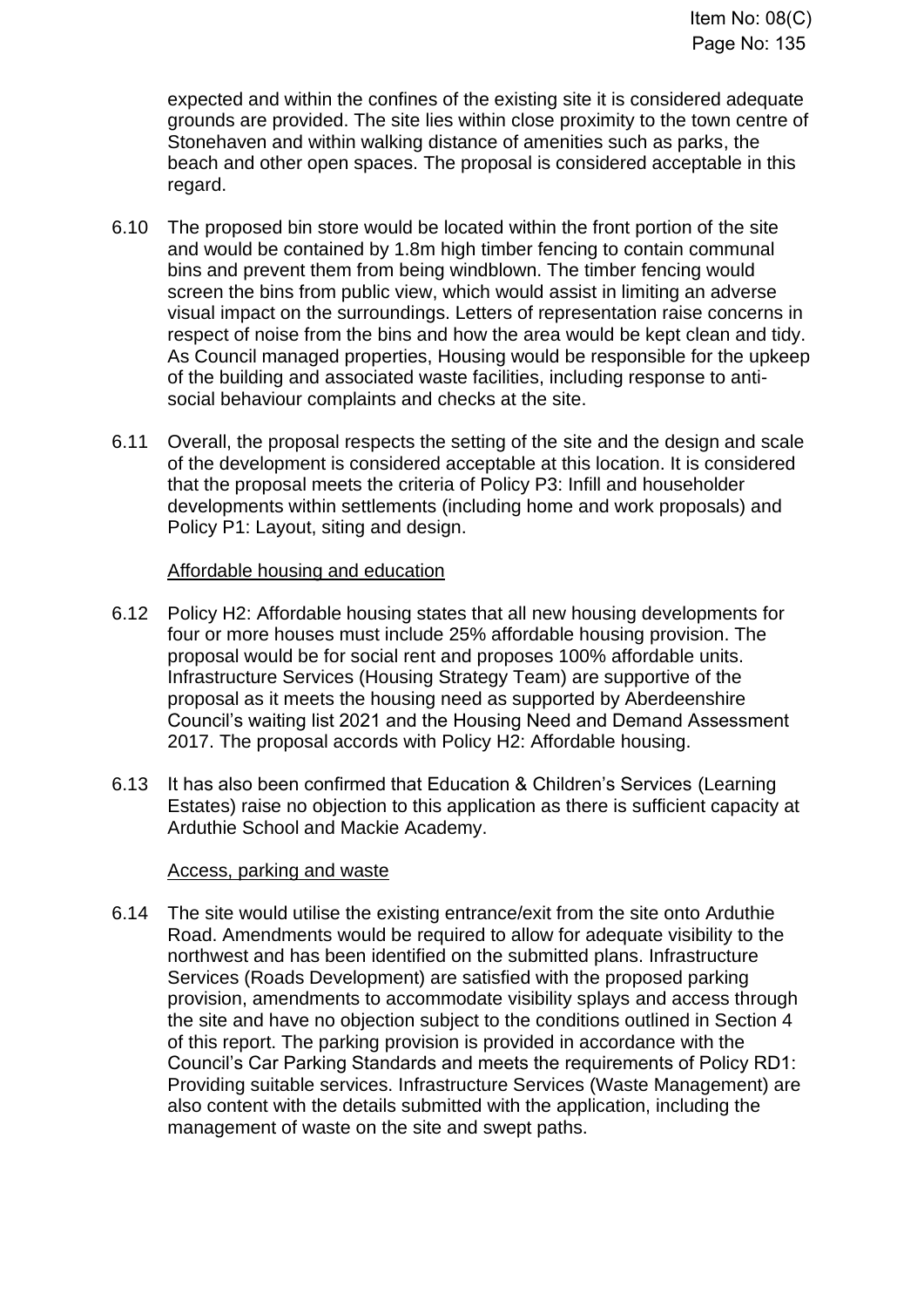# Developer obligations

6.15 Policy RD2: Developers' obligations seek to ensure that the cost of new development or additional infrastructure is met by the developer. Legal and People (Developer Obligations) have carried out an assessment and seek contributions towards sports and recreation and healthcare facilities. The requisite amount will be secured prior to any decision for approval being issued. The provision of these contributions to offset the impact of the additional properties on local services ensures the proposal complies with Policy RD2: Developers' obligations.

# Representations

6.16 It is considered that the material planning issues raised in letters of representations have been addressed throughout this report. It is noted that several objections have been received in relation to the closure of the Invercarron Resource Centre so it can be used as a vaccination centre and Carlton House could be used for this purpose instead. The Planning Service can only assess the application as submitted, which is for the building for residential use and there are no planning policy reasons to recommend refusal of the application.

# **Conclusion**

6.17 The proposed alterations and extension and conversion of the building from an office to flats is considered acceptable and would meet the policy criteria in terms of infill development and also affordable housing. Issues in relation to waste, access and parking have been resolved and the proposal meets all other technical requirements. The proposal accords with the relevant policies of the Aberdeenshire Local Development Plan 2017 and is recommended for approval, subject to conditions and conclusion of the developer obligations payment.

# **7. Area Implications**

7.1 In the specific circumstances of this application there is no direct connection with the currently specified objectives and identified actions of the Local Community Plan.

# **8. Implications and Risk**

- 8.1 An integrated impact assessment is not required because the granting or refusing of the application will not have a differential impact on the protected characteristics of the applicant or any third parties.
- 8.2 There are no staffing and financial implications.
- 8.3 There are no risks identified in respect of this matter in terms of the Corporate and Directorate Risk Registers as the Committee is considering the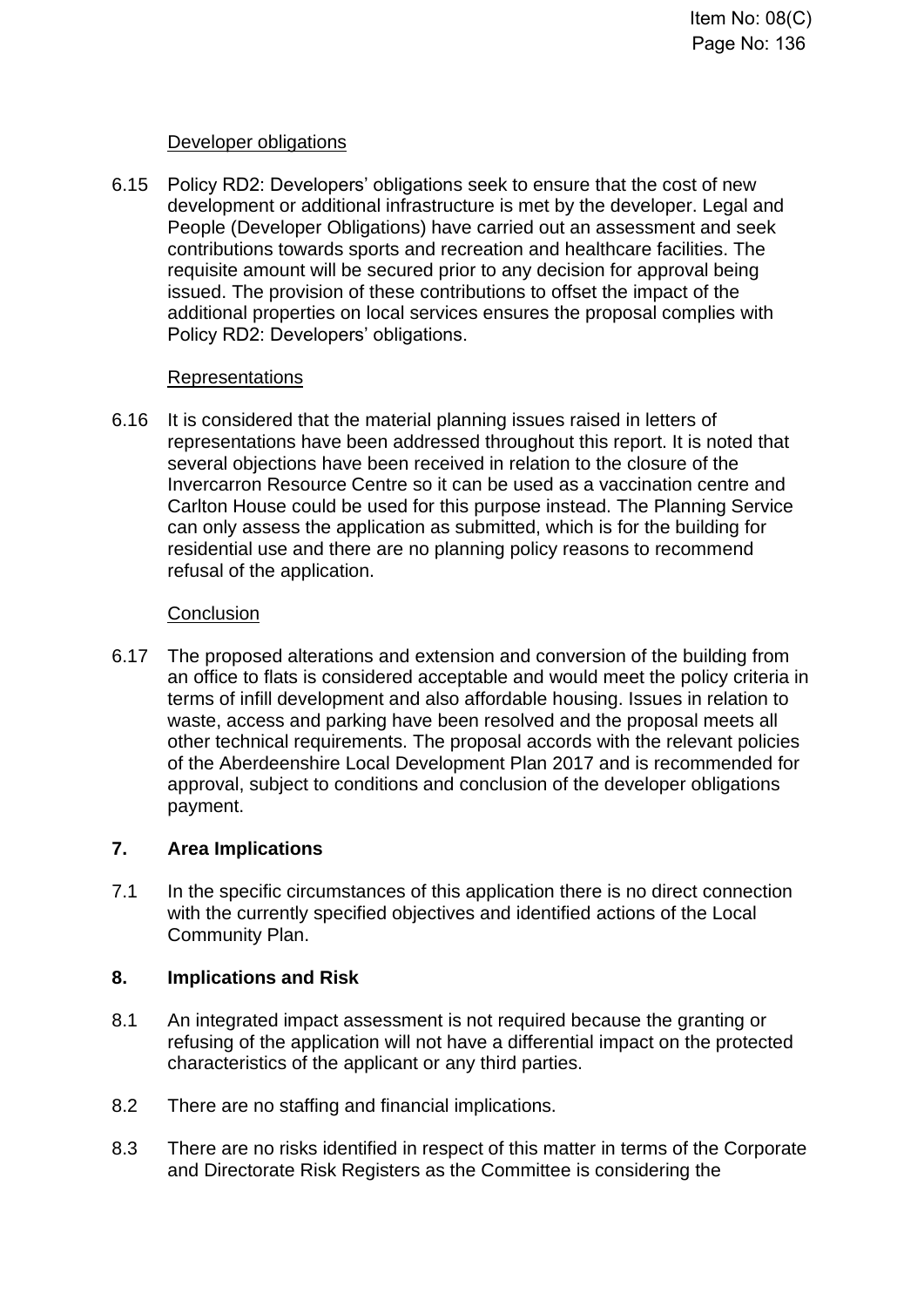application as the planning authority in a quasi-judicial role and must determine the application on its own merits in accordance with the Development Plan unless material considerations justify a departure.

8.4 No separate consideration of the current proposal's degree of sustainability is required as the concept is implicit to and wholly integral with the planning process against the policies of which it has been measured.

### **9. Departures, Notifications and Referrals**

#### 9.1 Strategic Development Plan Departures

None

#### 9.2 Local Development Plan Departures

None

- 9.3 The application is not a Departure from the Local Development Plan or Strategic Development Plan and no departure procedures apply.
- 9.4 The application does not fall within any of the categories contained in the Schedule of the Town and Country Planning (Notification of Applications) (Scotland) Direction 2009 and the application is not required to be notified to the Scottish Ministers prior to determination.
- 9.5 The application would not have to be referred to Infrastructure Services Committee in the event of the Area Committee wishing to grant permission for the application.

#### 10. **Recommendation**

#### 10.1 **That authority to GRANT Full Planning Permission be delegated to the Head of Planning and Environment Service subject to:-**

(i) A s75 legal agreement or other means to secure developer obligations and affordable housing provision; and (ii) The following planning conditions:

01. No demolition or any other works in connection with the development hereby approved shall commence unless a photographic survey of the existing buildings and structures on the application site has been submitted to and approved in writing by the planning authority. All external and internal elevations of the buildings and structures together with the setting of the buildings and structures and any unusual features of the existing buildings and structures shall be photographed. The photographic viewpoints must be clearly annotated on a plan to accompany the survey. The photographs and plan must be in a digital format and must be clearly marked with the planning reference number.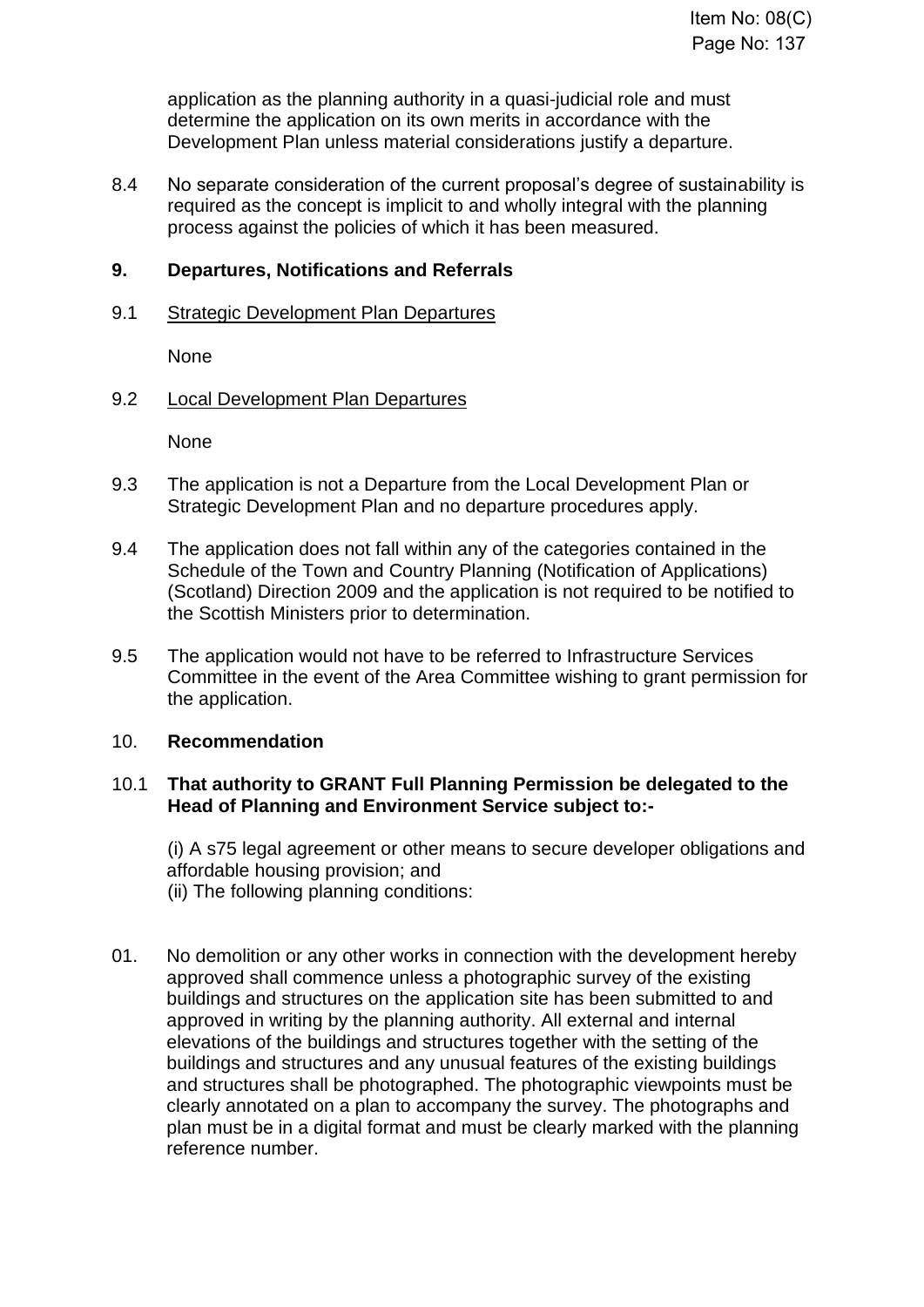Reason: To ensure that a historic record of the building is made for inclusion in the National Monuments Record for Scotland and in the local Sites and Monuments Record.

02. No development in connection with the permission hereby granted shall commence and the access hereby approved shall not be brought into use unless visibility of 36 metres for the northern approach and 45 metres for the southern approach along the channel line of the public road has been provided from a point 2.4 metres measured at right angles from the existing edge of the carriageway surface along the centre line of the approved access in accordance with the Council's Standards for Road Construction Consent and Adoption (as shown on drawing no. 14783-GOO-XX-XX-DR-C-701 rev F). The visibility splays shall be physically formed on the ground and any existing fences, walls, hedges or other means of enclosure or obstructions within the splays shall be removed and relocated outwith the splays in accordance with the approved plans. Once formed, the visibility splays shall be permanently retained thereafter and no visual obstruction of any kind shall be permitted within the visibility splays so formed.

Reason: To enable drivers of vehicles using the access to have a clear view of other road users and pedestrians in the interests of road safety.

03. The development hereby approved shall not be occupied unless the vehicular access and parking area have been provided and surfaced in accordance with the details shown on the approved plans, drawing no. 18681-PFM-S1-XX-DR-A-90-02 rev C dated 18.08.2021. Once provided in accordance with the approved plans, the access and parking area shall thereafter be permanently retained as such.

Reason: To ensure the timely completion of the access, driveway and parking area to an adequate standard; to prevent the carriage of loose driveway material on to the public road and to ensure the retention of adequate offstreet parking facilities, all in the interests of road safety.

04. The development hereby approved shall not be occupied unless the refuse bin uplift store area has been provided and surfaced in accordance with the details shown on the approved plan, drawing no. 18681-PFM-S1-XX-DR-A-90-02 rev C. Once provided, the refuse bin uplift store area shall thereafter be permanently retained as such.

Reason: To ensure the provision of an appropriate means of servicing in the interests of road safety.

05. No works in connection with the development hereby approved shall commence unless a sample of the roof and rainwater goods to be used in the external finish for the approved development and details/specifications of the proposed windows have been submitted to and approved in writing by the planning authority. For the avoidance of doubt, the proposed windows will not have horn detailing. The development shall not be occupied unless the external finish has been applied in accordance with the approved details.